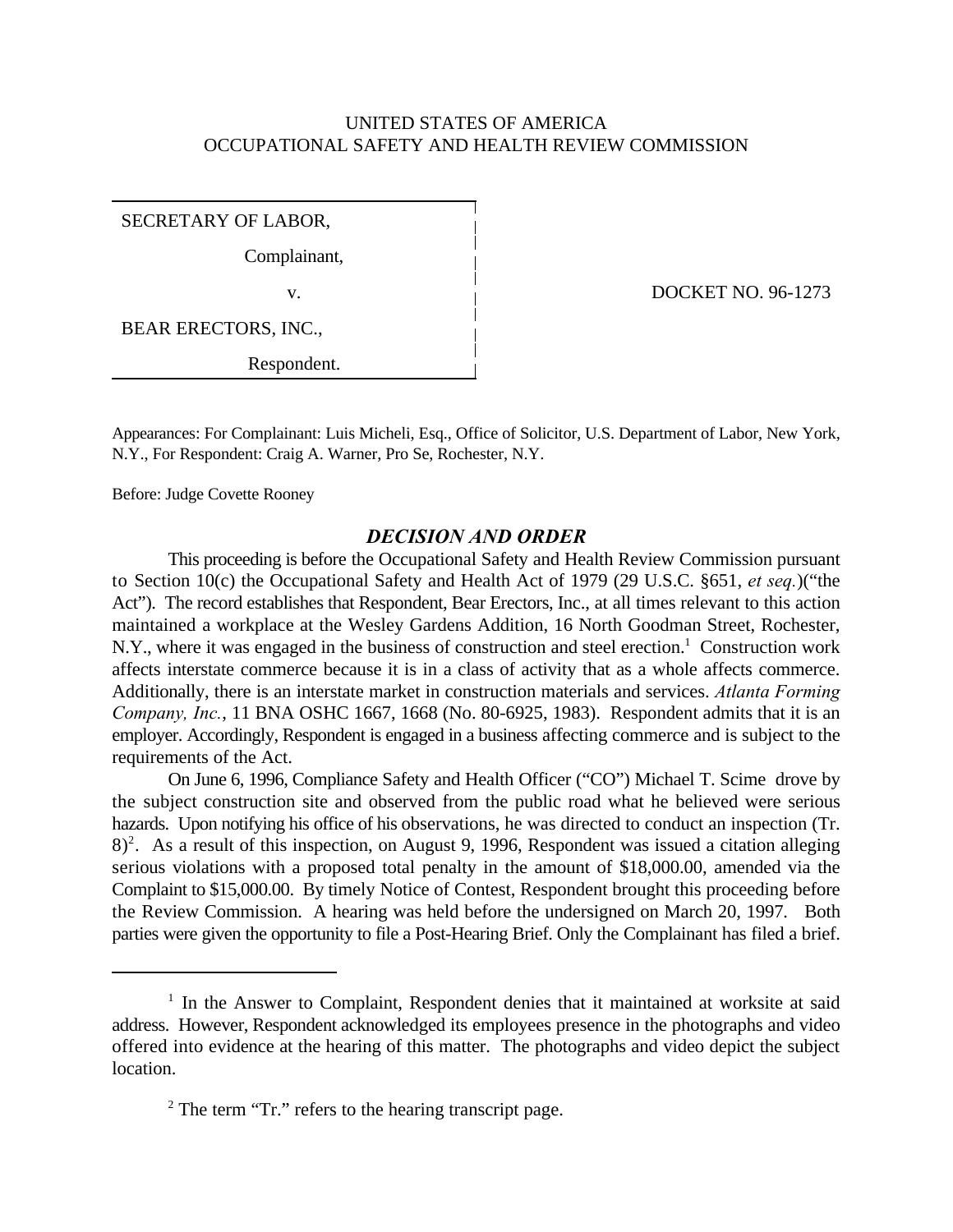Thus, this matter is ready for disposition.

## **BACKGROUND**

The subject worksite was an adult nursing facility, which involved both demolition of the existing building and new construction of an addition. Respondent's employees were involved in the steel erection at both locations of the project (Tr. 10). Upon CO Scime's arrival at the site, he took a five minute videotape of the worksite (Tr. 9). On the day of the inspection, Respondent's employees were walking around the fifth floor level of the new addition while erecting steel beams on the sixth floor. Respondent also had employees performing demolition work - removing precast concrete panels - on the existing structure (Tr. 10). CO Scime conducted an opening conference with Respondent after having been introduced by the general contractor to Respondent's foreman, Dean Winspear. He took photographs during the course of his walkaround. Both the general contractor and Mr. Winspear informed him that the employees performing the structural steel work were Respondent's employees (Tr. 10-11). The photographs and video depict Respondent's employees engaged in steel erection activities at both locations without fall protection (Exhs. C-1 to  $C-7$ )<sup>3</sup>. He calculated the fall distances described within his citation. CO Scime testified that he measured from the first floor down, and the referred to the structural drawings for the additional floor measurements (Tr. 65). These drawings indicated that the overall height of the new construction portion of the worksite ranged from 59 to 69 feet (Tr. 46-47, 62, 65). The fall distance from the platform on which the demolition work was occurring ranged from 24 to 36 feet (Tr. 66, 69).

# **SECRETARY'S BURDEN OF PROOF**

The Secretary has the burden of proving his case by a preponderance of the evidence. In order to establish a violation of an occupational safety or health standard, the Secretary has the burden of proving: (a) the applicability of the cited standard, (b) the employer's noncompliance with the standard's terms, (c) employee access to the violative conditions, and (d) the employer's actual or constructive knowledge of the violation (the employer either knew or with the exercise of reasonable diligence could have known, of the violative conditions).

*Atlantic Battery Co.,* 16 BNA OSHC 2131, 2138 (No. 90-1747, 1994).

## **DISCUSSION**

## **Citation 1, Item 1a: Alleged Violation of §1926.21(b)(2)**

#### The standard provides:

*Employer responsibility.* (2) The employer shall instruct each employee in the recognition and avoidance of unsafe conditions and the regulations applicable to his work environment to control or eliminate any hazards or other exposure to illness or injury.

The Secretary's Citation sets forth:

A) Wesley Gardens Addition: Employees were not instructed in the hazards associated with the erection of structural steel and the safe operating procedures necessary to avoid those hazards.

The undersigned finds that the cited standard is applicable because employees were exposed to fall hazards while engaged in steel erection. "An employer complies with section 1926.21(b)(2)

 $3$  The term "Exh." refers to the Exhibits introduced into evidence at the hearing,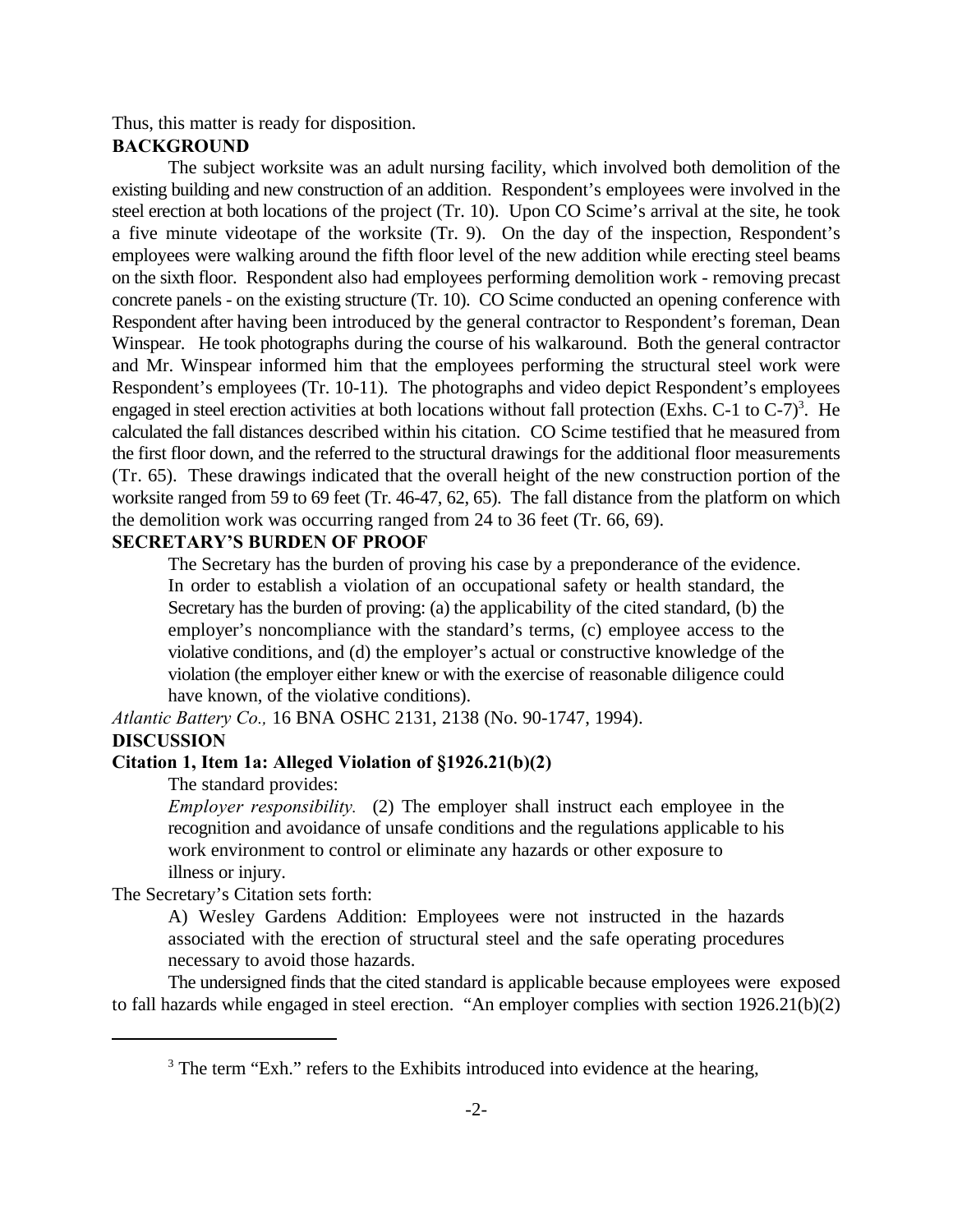when it instructs employees about the hazards they may encounter on the job and the regulations applicable to those hazards." *L & M Lignos Enterprises*, 17 BNA OSHC 1066, 1067(No. 92-1746, 1995), citing *Concrete Constr. Co.,* 15 BNA OSHC 1614, 1619 (No. 89-2019, 1992). The Review Commission and Courts have held that an employer must instruct its employees in the recognition and avoidance of those hazards of which a reasonably prudent employer would have been aware*. See Pressure Concrete Construction Co.,* 15 BNA OSHC 2011 (No. 90-2668, 1992) and cases cited therein. CO Scime testified that he recommended this violation because during the course of his inspection, he interviewed four employees of Respondent whom he had observed exposed to various fall hazards - Todd Warner, Bert Hill, Byron Walker and Phil Larkin. During his interviews, he asked them if Respondent had provided any training in the hazards associated with steel erection, or the methods to eliminate these hazards and how to comply with the OSHA requirements on fall protection (Tr. 51-52). It was his testimony that their responses and the actions he had observed indicated that Respondent had not provided any training (Tr. 52).

Mr. Craig Warner, Vice-President of Respondent presented testimony on behalf of Respondent. Mr. Warner testified that his employees were ironworkers who had worked out of the union hall and had been trained by other employers. Thus, it was his testimony that they did not need anyone to indicate to them the hazards of the job (Tr. 101). Mr. Warner also introduced into evidence at the hearing a letter dated August 25, 1996 from C.Y. Concepts, which indicated that in September 1995, "[t]hree of the five Bear Erector's employees [had] received the 10-hour OSHA Outreach Construction Course at Ironworker's 33." (Exh. R-1). The employees Phil Larkin, Todd Warner and Bert Hill had received one-hour presentations on steel erection and fall protection by OSHA 500 instructors.

Review Commission precedent establishes that the law requires this training be given all employees whether or not they are out of union halls and no matter how experienced. Furthermore, training by former employers does not fulfil this requirement. *See Supermason Enterprises Inc.*, 16 BNA OSHC 1446, 1448 (No. 92-2235, 1993); *Aqua-Stop Waterproofing & Painting Corp.*, 13 BNA OSHC 2024, 2025 (No. 87-1152, 1988). The record also establishes that the three employees whom Respondent alleges had been provided the 10-hour OSHA training, were the same employees exposed to fall hazards on June 6, 1996. Thus, their conduct certainly indicates that any training they may have received did not fulfill their employer's obligation to provide training on workplace hazards. Moreover, the record reveals that the training which Respondent alleges met the requirements of the regulation, did not include all of Respondent's employees. Of the four employees OSHA interviewed, Respondent readily admitted that he did not know if one employee, Byron Walker, had received any training by the union (Tr. 121, 123). Mr. Walker's name was not mentioned in the August 25 letter. Furthermore, the record is void of any evidence of safety meetings or tool box talks wherein Respondent carried out its obligation to instruct employees in the recognition and avoidance of unsafe conditions and the regulations applicable to their work environment. The undersigned also finds that CO Scime's testimony was credible with respect to the statements employees provided him. The record reveals that these employee statements were made at the time said employees were employed by Respondent and concerned matters within the scope of their employment. Thus, they were properly admitted into evidence within the scope of Federal Rule of Evidence 801(d)(2). The Review Commission has acknowledged that "[a]lthough admissions under Rule 801(d)(2)(D) are not inherently reliable, there are several factors that make them likely to be trustworthy, including: (1)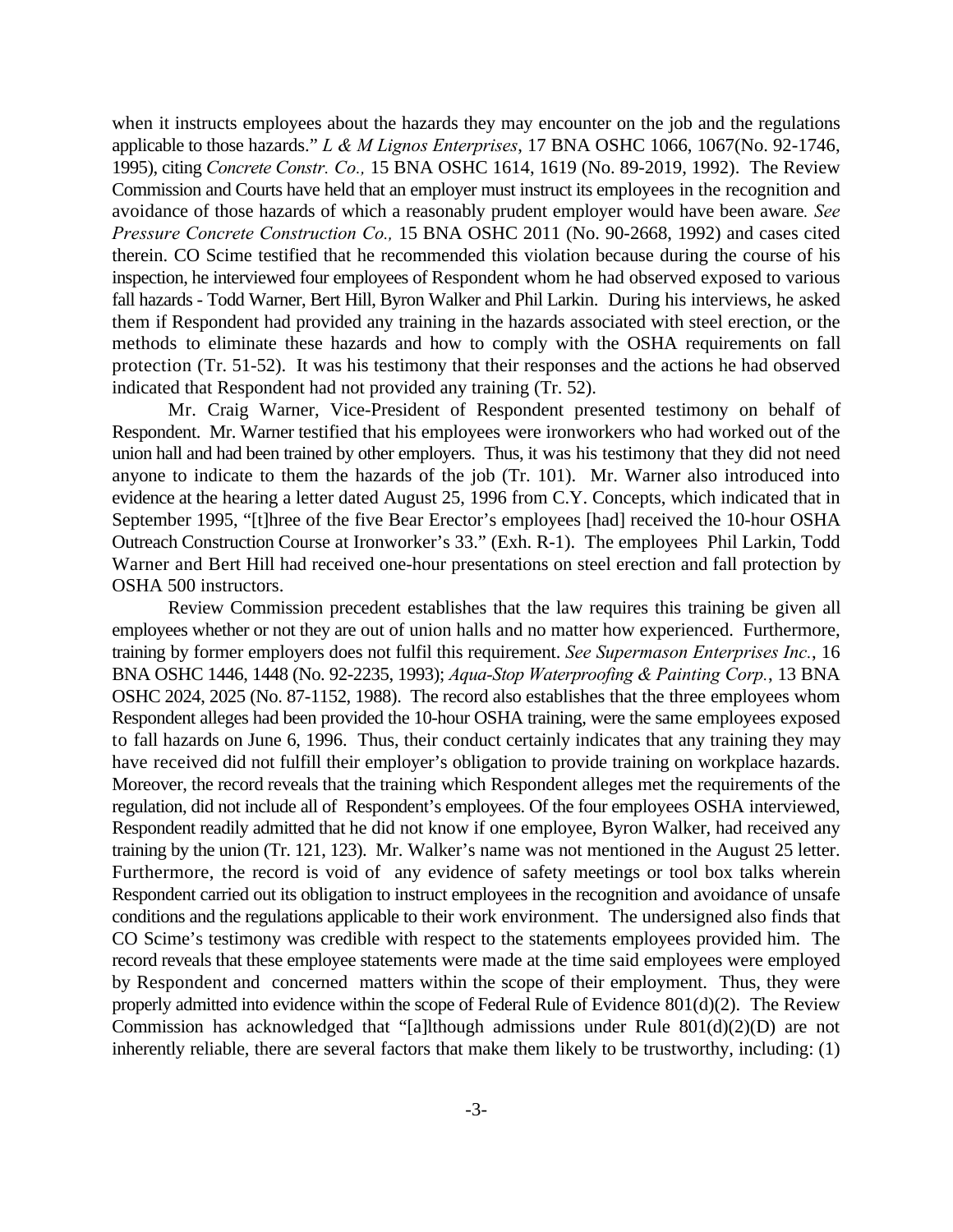the declarant does not have time to realize his own self-interest or feel pressure from the employer against whom the statement is made; (2) the statement involves a matter of the declarant's work about which it can be assumed the declarant is well-informed and not likely to speak carelessly; (3) the employer against whom the statement is made is expected to have access to evidence which explains or rebuts the matter asserted. 4 D. Louisell & C. Mueller, *Federal Evidence* §426 (1980 & Supp. 1990)." *Regina Construction Co.,* 15 BNA OSHC 1044, 1048 (No. 87-1309, 1991). The undersigned further finds that the conduct which the compliance officer observed Respondent's employees engaged, fully supports and adds credence to his testimony regarding the employee statements regarding the lack of training. Accordingly, the Secretary has established noncompliance and exposure.

To satisfy the element of knowledge, the Complainant must prove that a cited employer either knew, or with the exercise of reasonable diligence could have known of the presence of the violative condition.<sup>4</sup> Seibel Modern Manufacturing & Welding Corp., 15 BNA OSHC 1218, 1221 (No. 88-821, 1991); *Consolidated Freightways Corp.*, 15 BNA OSHC 1317, 1320-1321 (No. 86-351, 1991). "Because corporate employers can only obtain knowledge through their agents, the actions and knowledge of supervisory personnel are generally imputed to their employers, and the Secretary can make a prima facie showing of knowledge by proving that a supervisory employee knew of or was responsible for the violation." *Todd Shipyards Corporation*, 11 BNA OSHC 2177, 2179 (No. 77- 1598, 1984). *See also Dun Par Engineered Form Co.*, 12 BNA OSHC 1962 (No. 82-928, 1986)(the actual or constructive knowledge of an employer's foreman can be imputed to the employer).

The undersigned finds that the record also unequivocally establishes that the foreman, Dean Winspear, was on site at the time the video was taken and at the time of the walkaround (Tr. 11, 63- 64, 137). The violations which CO Scime observed were obvious and in plain view. The undersigned finds that the foreman's presence on the worksite was indicative of his knowledge of each of the cited violative conditions. Employers have been found to have constructive knowledge, where a cited condition is readily apparent to anyone who looked. *See A. L. Baumgartner Construction Inc.*, 16 BNA OSHC 1995, 1998 (No. 92-1022, 1994) and cases cited therein. Furthermore, the nature of these violations was indicative of the lack of reasonable diligence which the foreman exercised over the subject worksite. Furthermore, it is evident that he did not take any measures to ensure that the employees recognized the hazards associated with steel erection or took any measures to prevent the alleged violations. His knowledge is imputed to the Respondent. Additionally, Mr. Warner's testimony about the experience and 10-hour training some of his employees had received indicates

*Id.* at 1814.

<sup>&</sup>lt;sup>4</sup> In *Pride Oil Well Service*, 15 BNA OSHC 1809 (No. 87-692, 1992), the Review Commission set forth criteria to be considered when evaluating reasonable diligence.

Reasonable diligence involves several factors, including an employer's "obligation to inspect the work area, to anticipate hazards to which employees may be exposed, and to take measures to prevent the occurrence." *Frank Swidzinski Co*., 9 BNA OSHC 1230, 1233 (No. 76-4627, 1981) . . . Other factors indicative of reasonable diligence include adequate supervision of employees, and the formulation and implementation of adequate training programs and work rules to ensure that work is safe. (citations omitted).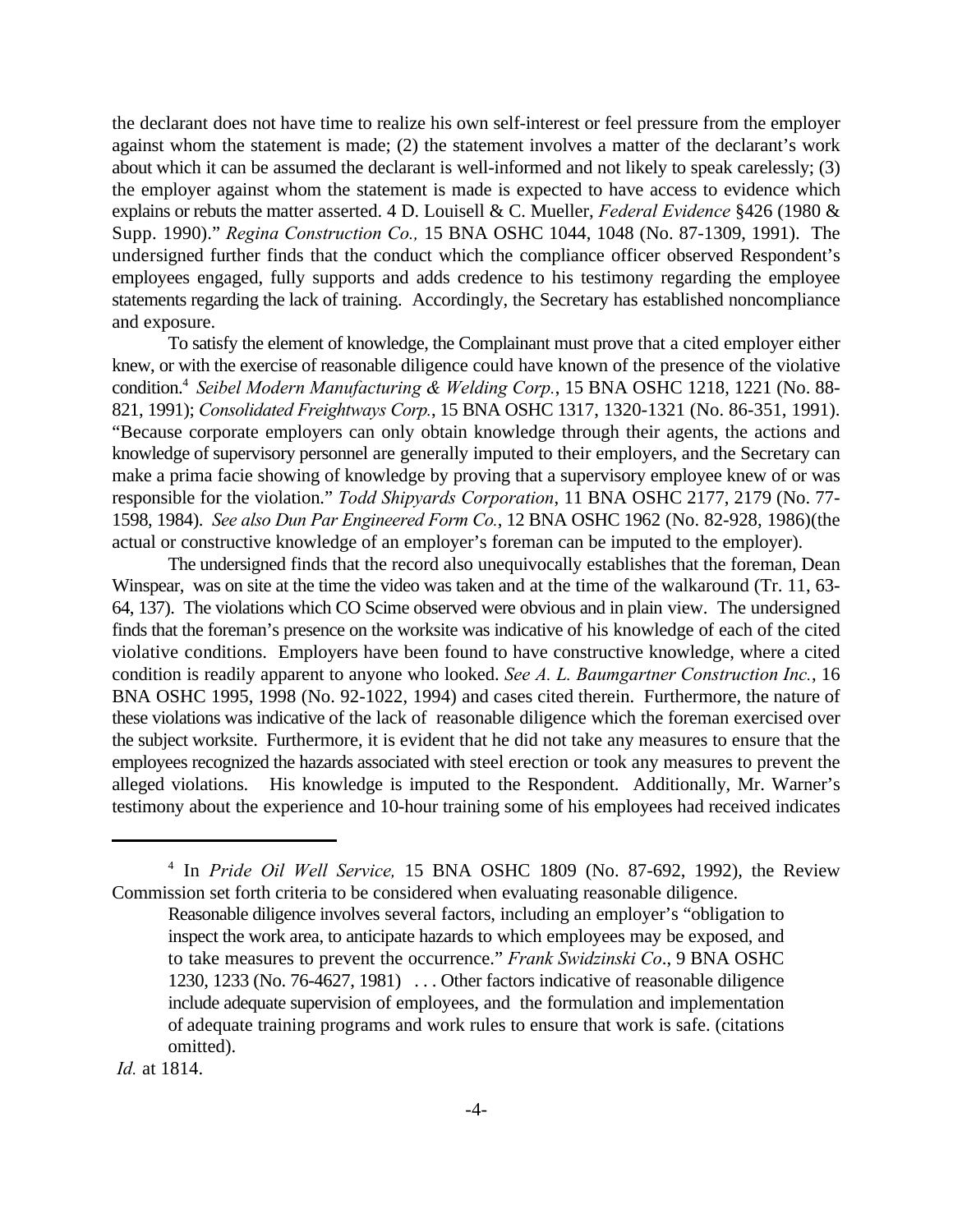that he had constructive knowledge of the violation. His failure to implement an adequate training program for all employees was indicative of his lack of reasonable diligence. Accordingly the Complainant has established a prima facie case of a violation of the cited standard.

# **Citation 1, Item 1b: Alleged Violation of §1926.503(a)(1)**

The standard sets forth:

*Training Program* The employer shall provide a training program for each employee who might be exposed to fall hazards. The program shall enable each employee to recognize the hazards of falling and shall train each employee in the procedures to be followed in order to minimize these hazards.

The Secretary's Citation sets forth:

A) Wesley Gardens Addition: Employees erecting pre-cast floor panels were exposed to falls of up to 59 feet. Employees were not trained in the hazards associated with performing leading edge work and the safe work practices necessary to avoid those hazards.

The undersigned finds that the standard is applicable because employees who were engaged in erecting precast panels were exposed to fall hazards. CO Scime testified that he observed two employees exposed to fall hazards while removing pre-cast panels. (Tr. 67; Exhibits C-2 to C-4). During his interviews, he asked these employees if they had received any training in the awareness and avoidance of fall hazards or in the development and implementation of a fall protection plan for their work. The employees informed him that they had not received such training in the awareness and avoidance of fall hazards (Tr. 55). He also testified that he asked the employees who had completed work that morning on the installation of the concrete plank on the 5th floor, if they had used any method of fall protection. He was informed that no fall protection had been used (Tr. 71). Again, Mr. Warner's assertion that his employees were aware of fall protection as a result of their experience in steel erection, is inadequate and does not met the requirements of the Act. Mr. Warner attempted to support his position with an explanation of Mr. Phil Larkin's conduct captured in the video (Exhibit C-1). He explains that in spite of his close proximity to the edge of the building within six feet - Mr. Larkin was very deliberate about where he walked. He testified that when Mr. Larkin did come to the edge of the building, he held onto the column to reach around to signal the crane operator (Tr. 115). Mr. Warner explained that although accidents do happen, Mr. Larkin would not do anything to cause himself to fall (Tr. 116). The undersigned finds that Mr. Warner's testimony and his observations strongly support the Complainant's position that the employer provided no training on fall hazards. This testimony demonstrates that Respondent did not recognize its obligation to provide its employees training and appeared to place the burden upon the employee to make a judgement as to the use of fall protection.

The undersigned finds that CO Scime's testimony establishes noncompliance and employee exposure. As discussed *supra*, the undersigned also finds that the foreman's presence on the jobsite established knowledge of the violative condition. Accordingly the Complainant has established a prima facie case of a violation of the cited standard.

## **Citation 1, Item 2: Alleged Violation of §1926.105(a)**

The standard sets forth:

Safety nets shall be provided when workplaces are more than 25 feet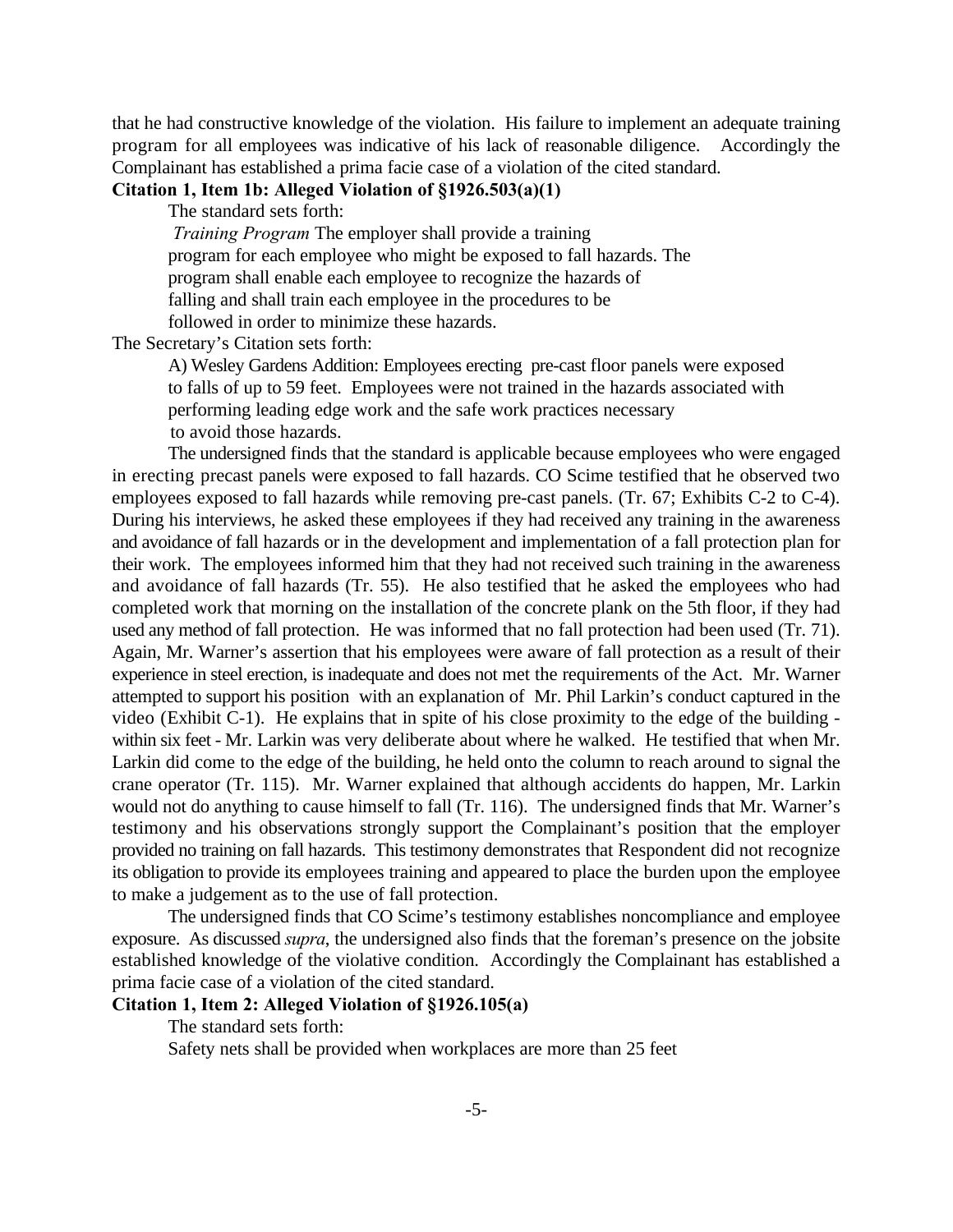above the ground or water surface, or other surfaces where the use of ladders, scaffolds, catch platforms, temporary floors, safety lines, or safety belts is impractical.

The Secretary's Citation sets forth:

A) Wesley Gardens, East Side Addition. Employees erecting structural steel were exposed to falls of up to 69 feet to the exterior of the building. Fall protection was not utilized.

The undersigned finds that the standard is applicable because Respondent's employees were exposed to exterior falls up to 69 feet while engaged in steel erection. *See Peterson Brothers Steel Erection Co.*, 16 BNA OSHC 1196 (No. 90-2304, 1993), *aff''d.* 26 F. 3d. 573 (5th Cir, 1994). CO Scime testified that he observed employee, Phil Larkin performing structural steel erection work, i.e., setting and bolting-up beams, on the outside column of the building. Because he was not tied off and no other means of fall protection including nets was present, he was exposed to a fall of 69 feet to the exterior of the building (Tr. 46- 47). CO Scime based his measurement of 69 feet upon his measurement of the first floor down to the existing grade and his review of the structural drawings (Tr. 64-65). The video depicts Mr. Larkin sitting and sliding down the outside column line of the building with no means of fall protection in use, i.e. safety line or personal fall arrest system and no nets erected (Tr. 56-57). CO Scime provided unrebutted testimony that based upon his experience it would have been feasible to have utilized a Cantilever netting system or personal fall arrest system as a means of fall protection (Tr. 65).

Review Commission precedent established that "section 105(a) does not require the use of nets; it requires the use of one of the enumerated methods of fall protection, leaving nets as a last resort if none of the other methods can be used." *RGM Construction Co.*, 17 OSHC 1229,1232 (No. 91-2107, 1995). Respondent argued that while his employees were performing connecting work they could not tie off until the beams were in place and connected (Tr. 109, 113-114). However, Respondent's argument falls short of establishing why nets or any other means of protection could not have been employed. The Secretary establishes a prima facie case upon a showing that employees were exposed to a fall hazard in excess of 25 feet and none of the protective measures were utilized. *Quinlan*, 17 BNA OSHC 1194 (No. 92-0756, 1995). The Complainant presented unrebutted evidence that the employee was exposed to the hazard of an exterior fall of 69 feet during the course of steel erection. The video depicts employee exposure - an employee working near the exterior of the building without the utilization of any of the safety devices or nets. As discussed *supra,* the undersigned also finds that the foreman's presence on the jobsite established employer knowledge. Accordingly the Complainant has established a prima facie case of a violation of the cited standard.

Respondent has failed to establish either the greater hazard or infeasibility affirmative defenses to the section 1926.105(a) citation. To establish the greater hazard affirmative defense, the employer must prove that: (1) the hazards caused by complying with the standard are greater than those encountered by not complying, (2) alternative means of protecting employees were either used or were not available, and (3) application for a variance under section 6(d) of the Occupational Safety and Health Act of 1970 ("the Act"), 29 U.S.C. S 655(d) would be inappropriate. *Peterson Bros.* 16 BNA OSHC at 1204. Respondent's argument that the hazards caused by complying with the standard are greater than those presented by not complying is not reached because Respondent presented no evidence to establish that alternative means of fall protection could not be safely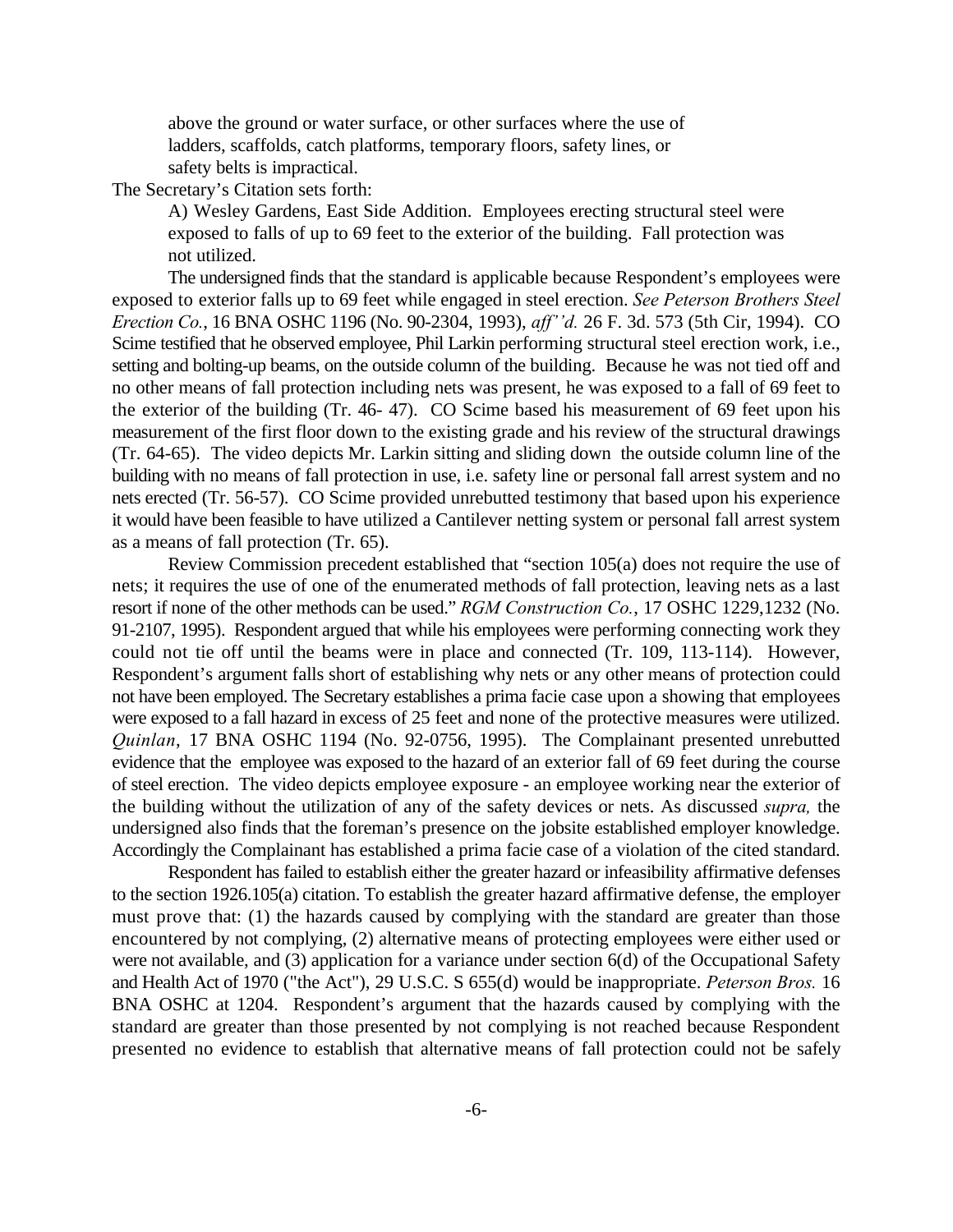implemented. "Before an employer elects to ignore the requirements of a standard because it believes that compliance creates a greater hazard, the employer must explore all possible alternatives and is not limited to those methods of protection listed in the standard." *Quinlin,* 17 BNA OSHC at 1196, citing *State Sheet Metal Co*., 16 BNA OSHC 1155, 1159 (No. 90-2894. 1993). Respondent also failed to indicate why application for a variance would have been inappropriate.

An employer who raises the affirmative defense of infeasibility must prove that: (1) literal compliance with the requirements of the standard was infeasible under the circumstances and (2) either an alternative method of protection was used or no alternative means of protection was feasible. Respondent has the burden of showing that alternative forms of protection were used or that no alternative form of protection was feasible, just as it must do to prove the greater hazard affirmative defense. *Quinlin, supra.* Respondent presented no evidence that alternative forms of protection would have been infeasible and thus fails to establish the defense.

# **Citation 1, Item 3: Alleged Violation of §1926.501(b)(1)**

The standard provides:

*Unprotected sides and edges* Each employee on a walking/working surface (horizontal and vertical surface) with an unprotected side or edge which is 6 feet (1.8 m) or more above a lower level shall be protected from falling by the use of guardrail systems, safety net systems, or personal fall arrest systems.

The Secretary's Citation sets forth:

A) East side addition: Employees working on the 4th and 5th floors are exposed to falls of 48 feet 6 inches, and 59 feet to the ground below. Guardrails, covers, or personal fall arrest systems were not utilized to protect employees from falls through the 18 foot 8 inches by 8 foot 8 inch wide stairway opening.

B) Demolition area. Employees were exposed to falls of 24 feet to the east side of the platform and 36 feet to the south side of the platform where employees were removing existing concrete floor panels. No fall protection was utilized.

C) New addition on the east side of the building: Perimeter fall protection cable was not provided on the 4th and 5th floors exposing employees to falls of 47 feet 4 inches and 59 feet from the exterior of the building to the ground below.

The undersigned finds that the standard is applicable because Respondent's employees were observed walking and working in areas with unprotected sides which were more than 6 feet above the lower level. CO Scime testified that he observed three instances of this violation during his inspection. In Instance "A", he observed Phil Larkin, who was not wearing any fall protection, walking on the fifth floor deck exposed to a fall between 48 feet and 59 feet through the adjacent 18 foot by 8 inch stairway opening. The opening was not guarded, covered or netted (Tr. 48, 66; Exh. C-1). Instance "B" is depicted in Exhibits C-2, C-3, and C-4. CO Scime observed two employees, Bert Hill and Byron Walker, working near the edge of the unprotected platform where they were involved in the removal of precast concrete planks. There no guards at the perimeter of the platform and they wore no personal protective equipment thereby exposing themselves to falls of 24 feet on one side of the unprotected platform and 36 feet on the other side of the unprotected platform (Tr. 66-69). Instance "C" is depicted in Exh. C-1, at the time Phil Larkin was at the outside edge of the building directing a crane. He wore no personal fall equipment and was exposed to a fall of 59 feet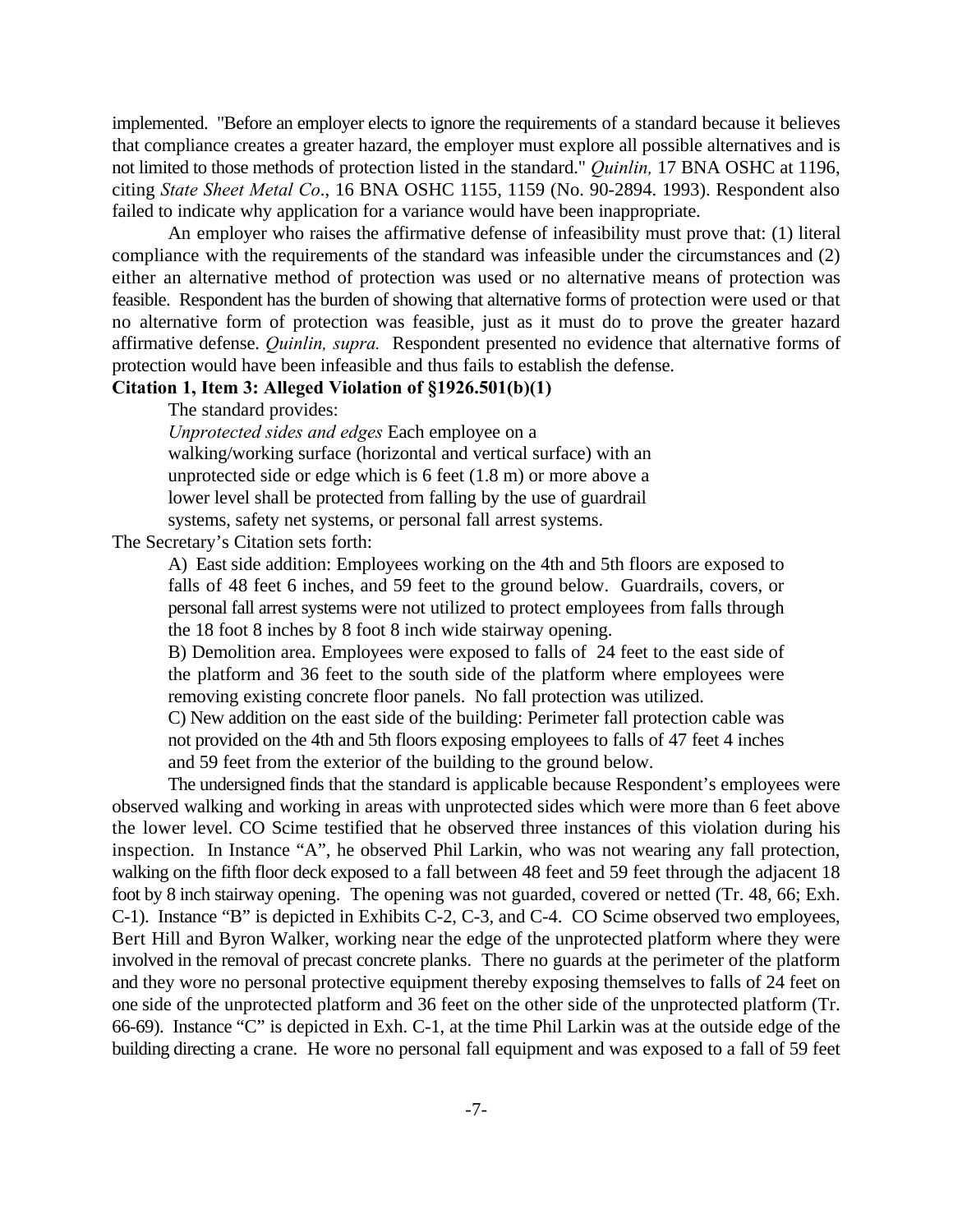from the unguarded edge of the floor (Tr. 70).

Mr. Warner attempted to rebut Complainant's evidence when he testified that these employees were not within 6 feet of either edge (Tr. 104). However, this testimony does not establish a legitimate defense to this standard, and tends to uncover Mr. Warner's misunderstanding of the requirements of the standard. Mr. Warner also attempted to establish that the employees in Instance "B" were prevented from falling the 36-foot distance along the long portion of the structure by the same pre-cast plank which they were removing, and that the employees were not exposed to the 24 foot fall off the short portion of the structure because there was an adjoining structure 8 to 9 feet below the short portion which prevented the fall (Tr. 103-105). However, on rebuttal CO Scime established that the structure which Mr. Warner testified was adjoining and below the short portion of the working platform was actually a separate, free-standing structure located approximately 8 feet away. This was sufficient space for an employee to fall through (Tr. 144-145). Additionally, the photographs taken by CO Scime show a ladder running through the space from the ground to the top level of the platform and one of the employees walking near the unprotected edge (Exhs. C-2 to C-4).

The undersigned finds that the violations and employee exposure were in plain view. The testimony and exhibits unequivocally establish unprotected sides or edges of walking/working surfaces in excess of 6 feet from the surface below. As discussed *supra,* the undersigned also finds that the foreman's presence on the jobsite established employer knowledge. Accordingly the Complainant has established a prima facie case of a violation of the cited standard.

# **Citation 1, Item 4 : Alleged Violation of §1926.501(b)(2)(i)**

The standard sets forth:

*Leading edges.* Each employee who is constructing a leading edge 6 feet (1.8 m) or more above lower levels shall be protected from falling by guardrail systems, safety net systems, or personal fall arrest systems. Exception: When the employer can demonstrate that it is infeasible or creates a greater hazard to use these systems, the employer shall develop and implement a fall protection plan which meets the requirements of paragraph (k) of 1926.502.

The Secretary's Citation sets forth:

A) Building addition on the east side of the building, floors 1-5. Employees installing a pre-cast concrete floor deck are exposed to falls of 10 feet 8 inches to the next floor level. Fall protection was not utilized nor was a fall protection plan implemented.

The undersigned finds that the standard is applicable because Respondent's employees had just completed erecting pre-cast concrete panels for the 5th floor, and while performing this work they had no fall protection and were exposed to fall hazards in excess of 6 feet. CO Scime testified that during the course of his walk-around, he interviewed employees about the method of fall protection used during the recent erection of the concrete plank floor of the fourth and fifth levels (Tr. 71-72). He testified that these employees informed him that they had recently completed the 5th floor that morning and that no fall protection had been used (Tr. 71-74). Exhibit C-7 clearly depicts a ladder going up to the 5th floor and no fall protection in place. Additionally, Mr. Warner corroborated the fact that the distance between the floors was 8 to 9 feet. The employee interviews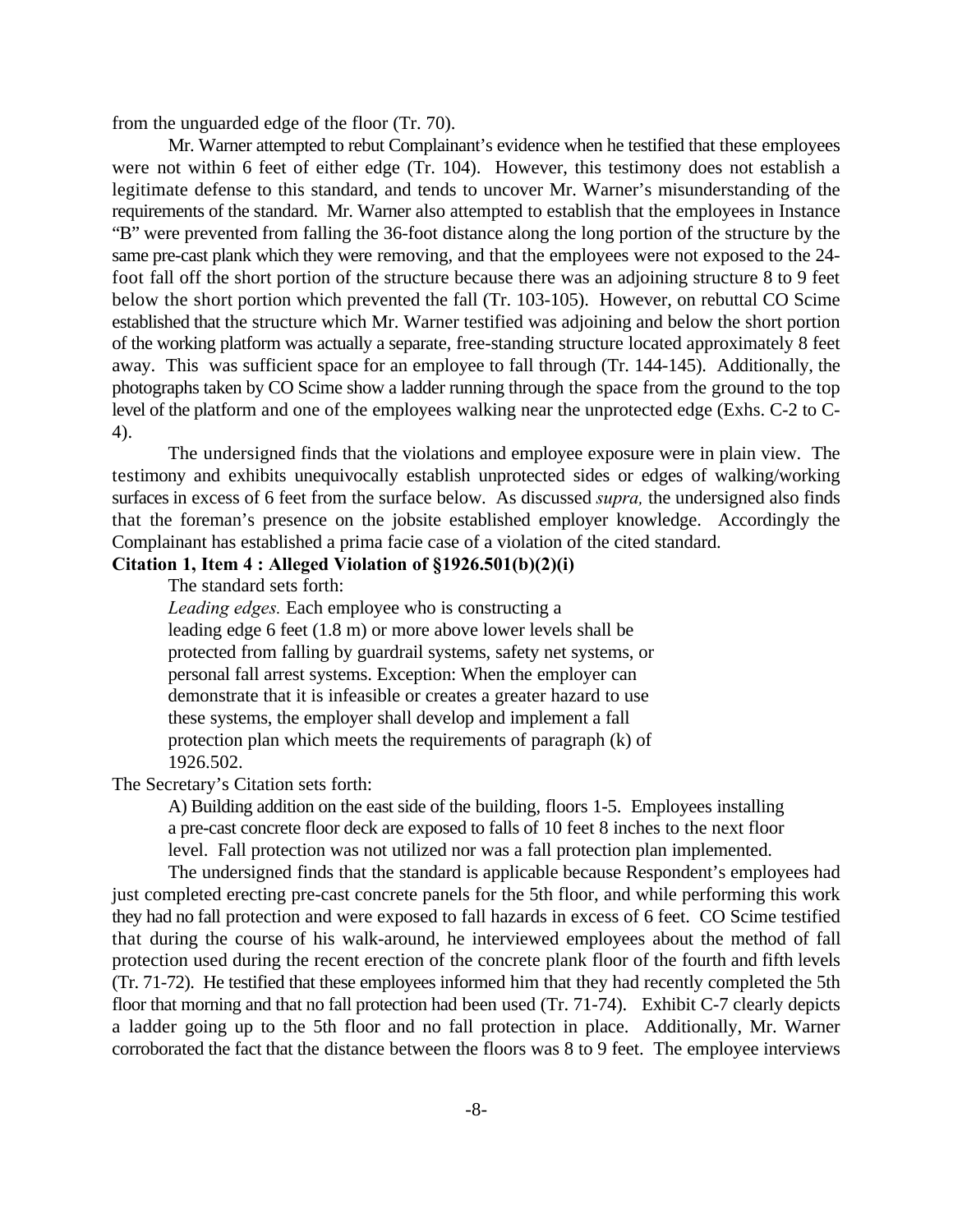and photographs establish a violation and employee exposure. As discussed *supra,* the undersigned also finds that the foreman's presence on the jobsite established actual and constructive employer knowledge. Accordingly, the Complainant has established a prima facie case of a violation of the cited standard.

## Citation 1, Item  $6^5$ : Alleged Violation of  $$1926.750(b)(2)(i):$

The standard in pertinent part sets forth:

Where skeleton steel erection is being done, a tightly planked and substantial floor shall be maintained within two stories or 30 feet, whichever is less, below and directly under that portion of each tier of beams on which any work is being performed...

The Secretary's Citation sets forth:

A) New addition on the east side of the building. Employees were exposed to falls of up to 69 feet 8 inches to the ground below through the 8 foot 8 inch by 18 foot 8 inch wide stairway opening which runs from the first through sixth floors. The opening was not planked nor were nets installed in the openings.

The undersigned finds that the cited standard is applicable because Respondent's employee was erecting structural steel and exposed to the cited fall hazard through an unguarded stairway opening. CO Scime testified that he observed an employee, Todd Warner, putting in bolts to complete a structural steel connection at the sixth level. He was working directly above the 8 foot 8 inch by 18 foot 8 inch wide stairway opening which ran from the 5th floor down to the ground level (Tr. 40-41, 44-45, 75, Exhibit C-1). This employee was not tied off and thus, exposed to an interior fall of 69 feet through this uncovered opening which was not covered, netted or protected in any way (Tr. 75). The record reveals that there was no floor within two stories or 30 feet below where Mr. Warner was working. It is also clear from the record that where floors were not present, nets had not been installed. The violation and employee exposure were in plain view and clearly shown in Exhibit C-1. As discussed *supra,* the undersigned also finds that the foreman's presence on the jobsite established actual and constructive employer knowledge. Accordingly the Complainant has established a prima facie case of a violation of the cited standard.

## **CLASSIFICATION OF VIOLATIONS**

Section 17(k) of the Act, 29 U.S.C. § 666(k) of the Act, provides that a violation is "serious" if there is "a substantial probability that death or serious physical harm could result" from the violation. In order to establish that a violation should be characterized as serious, the Secretary need not establish that an accident is likely to occur, but must show that an accident is possible and it is probable that death or serious physical harm could occur. *Flintco Inc.*, 16 BNA OSHA 1404, 1405 (No 92-1396, 1993). The Complainant appropriately classified the cited violations as serious. The record reveals that an accident was likely to occur as the result of working without fall protection. An accident was also likely to occur as a result of the failure to provide training to employees exposed to fall hazards which would have enabled them to recognize the hazards of falling and the procedures to be followed in order to minimize these hazards. It was probable that death or serious physical harm would result from the fall hazards created by the fall distances presented by each of the instant violations.

<sup>&</sup>lt;sup>5</sup> Complainant vacated Citation 1 Item 5 and grouped the instance as Instance "C" in Item 3.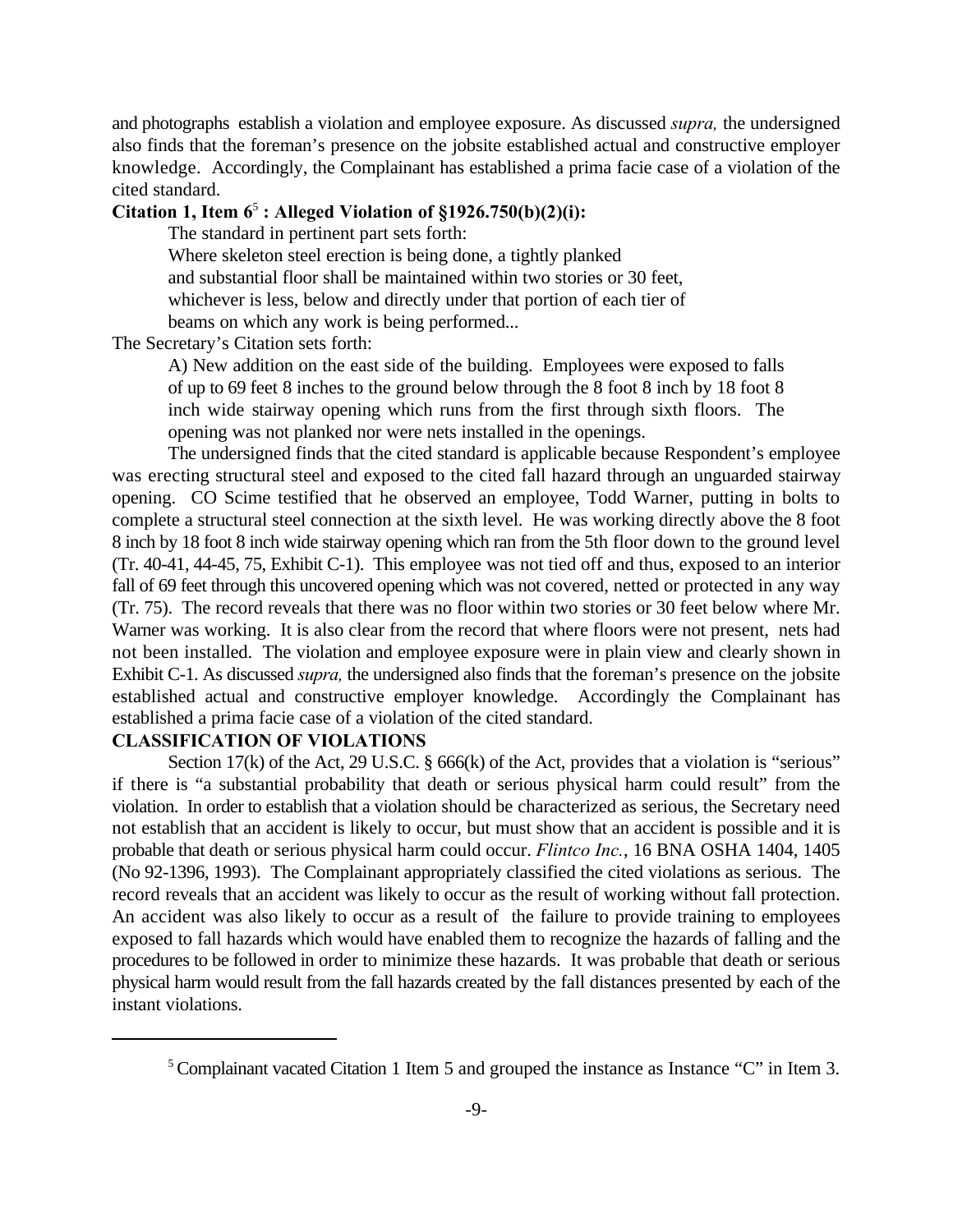#### **PENALTY**

Pursuant to §17 (j) of the Act, 29 U.S.C. § 666(j), the Commission is authorized to assess for each violation an appropriate penalty, giving due consideration to the size of the employer, the gravity of the violation, the good faith of the employer, and the employer's history of previous violations. *Merchant's Masonry, Inc.*, 17 BNA OSHA 1005, 1006-07 (No. 92-424, 1994). The most significant of these factors is the gravity of the violation, which includes the number of exposed employees, the duration of exposure, the precautions taken to prevent injury, and the degree of probability that an injury would occur. *Id.*

In considering the gravity of the cited violations CO Scime classified each with a high severity and greater probability. With respect to each violation, a finding of high severity is appropriate because the fall exposure was no less than 24 feet and up to 69 feet which would likely result in death or serious injury. The probability was appropriately assessed as greater because in each instance the employee was observed right at the point of exposure to falls. Furthermore, Mr. Warner's testimony indicated a lack of understanding of the requirements of several of the cited standards which substantially increases the likelihood of the occurrence of an accident. Accordingly, a gravity based penalty in the amount of \$5,000.00 is appropriate. The gravity based penalty was appropriately adjusted for size and history. The compliance officer testified that a 30% reduction was given for Respondent's small size and an 10% reduction was given for history - the Respondent did not have any history of serious violations in the past three years (Tr. 79). The Respondent was not credited with any good faith. The Respondent alleges that it had a written safety program with a fall protection program in it. The undersigned finds that Respondent's reliance upon the union's 10 -hour OSHA course and its failure to adequately train all of its employees on fall protection demonstrates a lack of good faith to employee safety and health. Accordingly, the undersigned finds that the assessed penalty of \$3,000.00 for each affirmed violation is appropriate. The undersigned finds however, that Citation Item 3  $[\S 1926.501(b)(1)]$  and Item 4  $[\S 1926.501(b)(2)(I)]$  involve similar violative conduct, and that abating one item would effectively abate the other.<sup>6</sup> Accordingly, these items are combined into a single violation for penalty purposes.

# **FINDINGS OF FACT AND CONCLUSIONS OF LAW**

All findings of fact and conclusions of law relevant and necessary to a determination of the contested issues have been found specially and appear in the decision above. See Rule 52(a) of the Federal Rules of Civil Procedure.

#### **ORDER**

Based upon the foregoing decision, it is hereby ORDERED that: Citation 1, Item 1a , alleging a serious violation of §1926.21(b)(2) and Citation 1 Item 1b, alleging a serious violation of §1926.503(a)(1) are AFFIRMED with a grouped penalty of \$3,000.00.

 $6$  As noted within the standard there is a presumption that it is feasible and will not create a greater hazard to implement at least one of the three listed conventional methods of fall protection, i.e. guardrail systems, safety net systems or personal fall arrest systems. The Respondent presented no evidence that it was infeasible or created a greater hazard to use one of the three conventional methods of fall protection for its leading edge work. Thus, the three conventional methods of fall protection set forth in §§1926.501(b)(1) and .501(b)(2)(I) would be available in both Items 3 and 4.